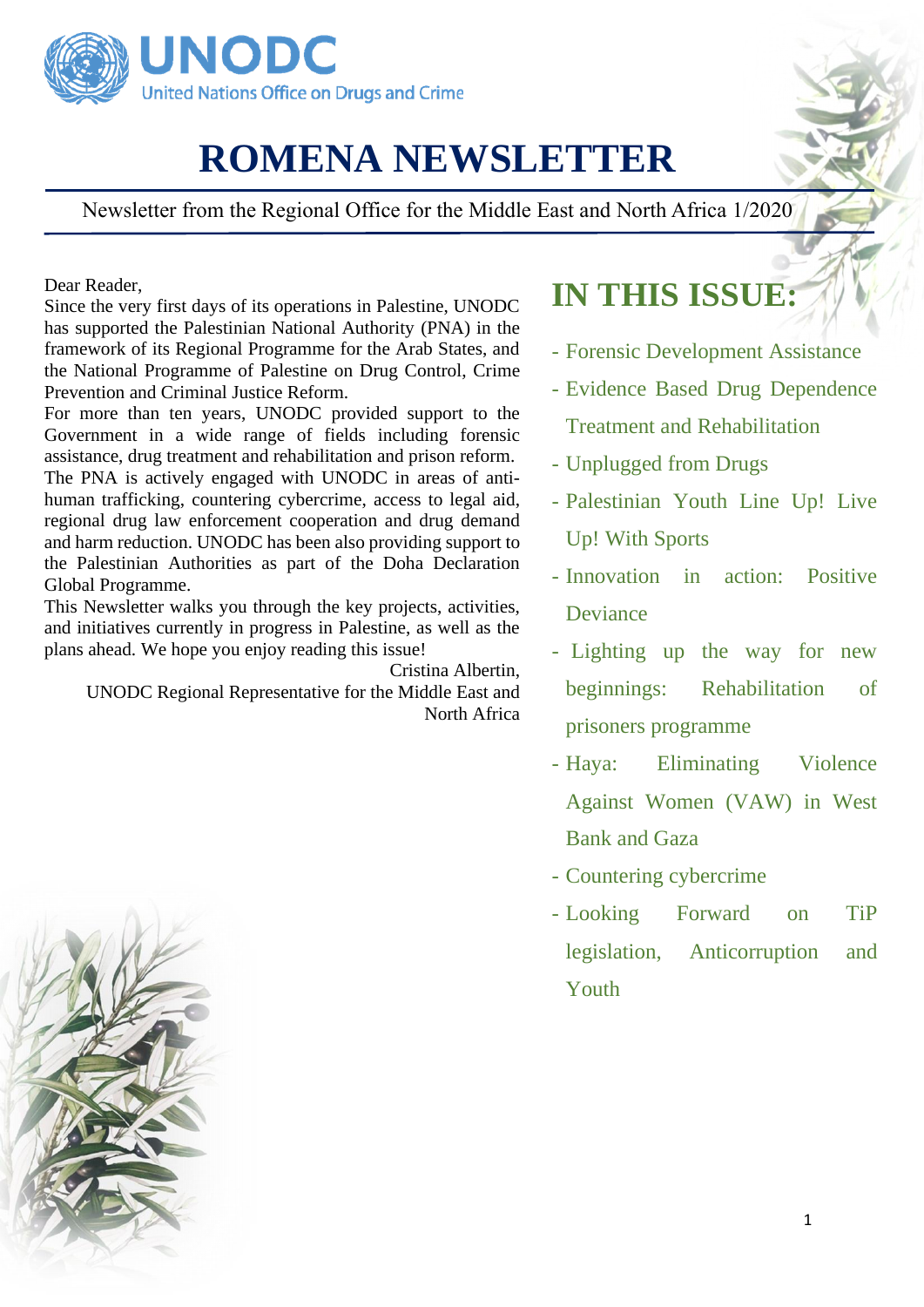## **UNODC IN PALESTINE**

#### FORENSIC DEVELOPMENT ASSISTANCE

Worldwide, forensic sciences are a cornerstone of criminal justice investigations used by modern law enforcement and justice services to solve all types of crime and bring justice to victims. Through forensic science expertise, services and evidence chain of custody the smallest piece of evidence can provide invaluable information and bring solid evidence to court. Furthermore, forensic sciences provide extremely efficient ways to accelerate crimesolving by building cases on physical evidence rather than only on confession and testimony. Forensic analysis can help create linkages with other investigations, which can help in identifying, within short time frames, criminal networks of transnational and international organized crime, human trafficking and migrant smuggling, and illicit trafficking.



By building the Palestinian National Authority's (PNA) institutional capacity and expanding the forensic service to provide reliable and credible evidence, UNODC contributes to the provision of an improved criminal justice system. A few key forensic services under development include drug and chemical evidence analysis, firearm and tool mark evidence examination and questioned document examination; and the establishment of a forensic science laboratory in preparation for operational casework delivery.

Recently, UNODC trained the biological screening section at the Palestinian Civil Police's (PCP) Forensic Science Laboratory (FSL). The training focused on evidence handling and transfer and persistence of biological material and was delivered to biology experts from the FSL and police officers from the Crime Scene and Family Protection Units. Since its establishment in 2016 the FSL has been working on international standards and increasing the capacity of the National Center of Forensic Medicine (NCFM). Forensics now contribute to an improved criminal justice system by increasing the analysis and presentation of evidence in courts. In 2018, the FSL helped close 1257 cases out of 1459 cases received.



EVIDENCE BASED DRUG DEPENDENCE TREATMENT AND REHABILITATION UNODC works with the PNA to concretize a comprehensive, integrated and safe response to the problem of drug dependence. This response is put into action by integrating an inclusive system of evidencebased harm reduction and drug dependence treatment into the health care system, strengthening institutional and human capacity at the Palestine National Rehabilitation Centre (PNRC) and setting up the first drug treatment and rehabilitation center of its kind that is

science, gender and human rights-based. The opening of the PNRC provided a strong point for the Palestinian Government to respond to the rise of drug use and the need for treatment options.

UNODC strengthened the institutional and human resource capacity of the PNRC by equipping the staff with practical operational advice and support. As a result, the rehabilitation centre in Bethlehem provides a comprehensive package of drug dependence treatment and rehabilitation services, including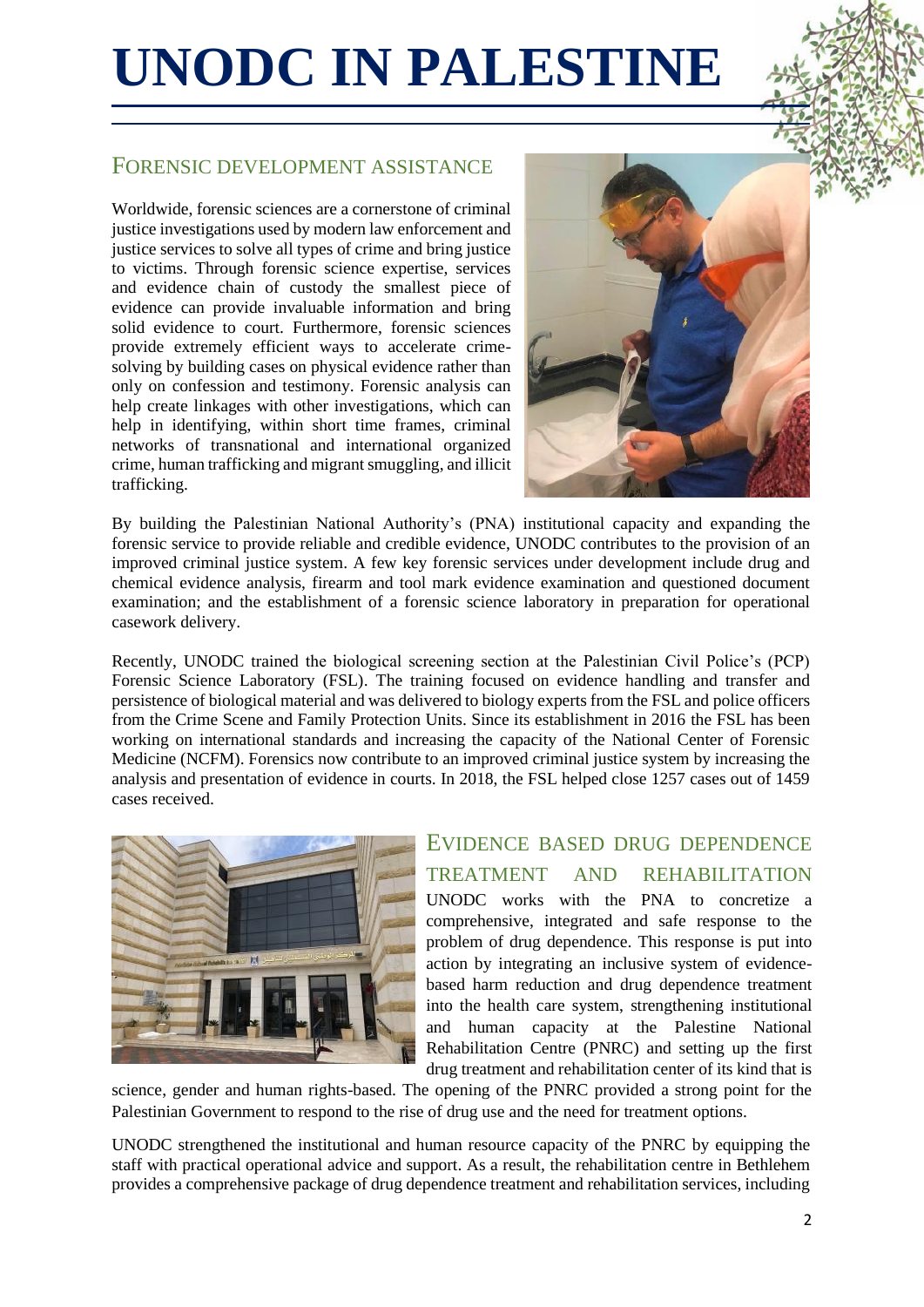both in-patient and out-patient services, and is operated by 42 clinical and non-clinical staff. Since the opening of PNRC in January 2019, 300 cases were treated through the inpatient and outpatient services, in addition to 10 opioid substitution treatment cases.

UNODC is exploring the possibility to further support the Palestinian Government in developing comprehensive community and schools-based drug prevention and aftercare programmes at the PNRC and district clinics to strengthen the response services currently provided by the Ministry of Health (MoH) and ensure a proper follow-up for drug addicts who received treatment.



#### U[NPLUGGED](https://www.unodc.org/middleeastandnorthafrica/en/web-stories/unplugged-from-drugs_-palestine-launches-a-school-based-drug-prevention-programme.html) FROM DRUGS

Young people's path to harmful substance use is complex and requires critical action. The road from initiation to harmful use of substances is influenced by factors that are often out of their control. Factors at the personal level (including behavioral and mental health, neurological developments and gene variations resulting from social influences), the micro level (parental and family functioning, schools and peer influences) and the macro level (socioeconomic and physical environment) can render adolescents vulnerable to substance use. To respond to the critical nature of this issue, UNODC launched the "Unplugged" programme in Palestine in 2019. Unplugged is a school-based drug prevention programme for adolescents that aims to curb initiation of

drug use and delay the transition from experimental to addicted behavior involving alcohol, tobacco, cannabis and other drugs.

Through a series of trainings provided to school teachers and counselors, the programme works to integrate in the school curriculum and the educational material made available to students to encourage them to use a 'life skills' approach, to know the key facts about alcohol, drugs and tobacco and to utilize methods for problem solving and critical thinking. This enables the students to reach effective decisionmaking and gain communication and goal setting skills.

The project focuses on correcting misperceptions and focuses on normative beliefs (beliefs based on overestimated proportions of peers using drugs or approving drug use). In the context of precarious and fragile conditions, young people who face psychosocial insecurity and trauma may be at a higher risk of resorting to psychoactive substances as self-medication to cope with stress and dramatic psychological conditions.

With the initiation age of drug use being between 12 and 20 years, Palestinian young people represent the most vulnerable group, in need for targeted prevention at the school level.

After the series of trainings for 25 teachers and school counselors took place, UNODC



3

piloted the school-based drug prevention programme for children aged 12-14 in 30 Ministry of Education (MoE) schools in Jerusalem and Ramallah. Unplugged is in collaboration with Mentor Arabia and Al-Sadiq Al-Taieb Association.

Initiated by the European Union Drug Abuse Prevention (EUDAP-Faculty), the Unplugged programme is based on an 'interactive' life skills educational and social approach, designed to promote positive health behavior and substance abuse prevention, essentially entailing the involvement of school students in tackling drug-related problems and their prevention through discussions, and not merely by tutoring.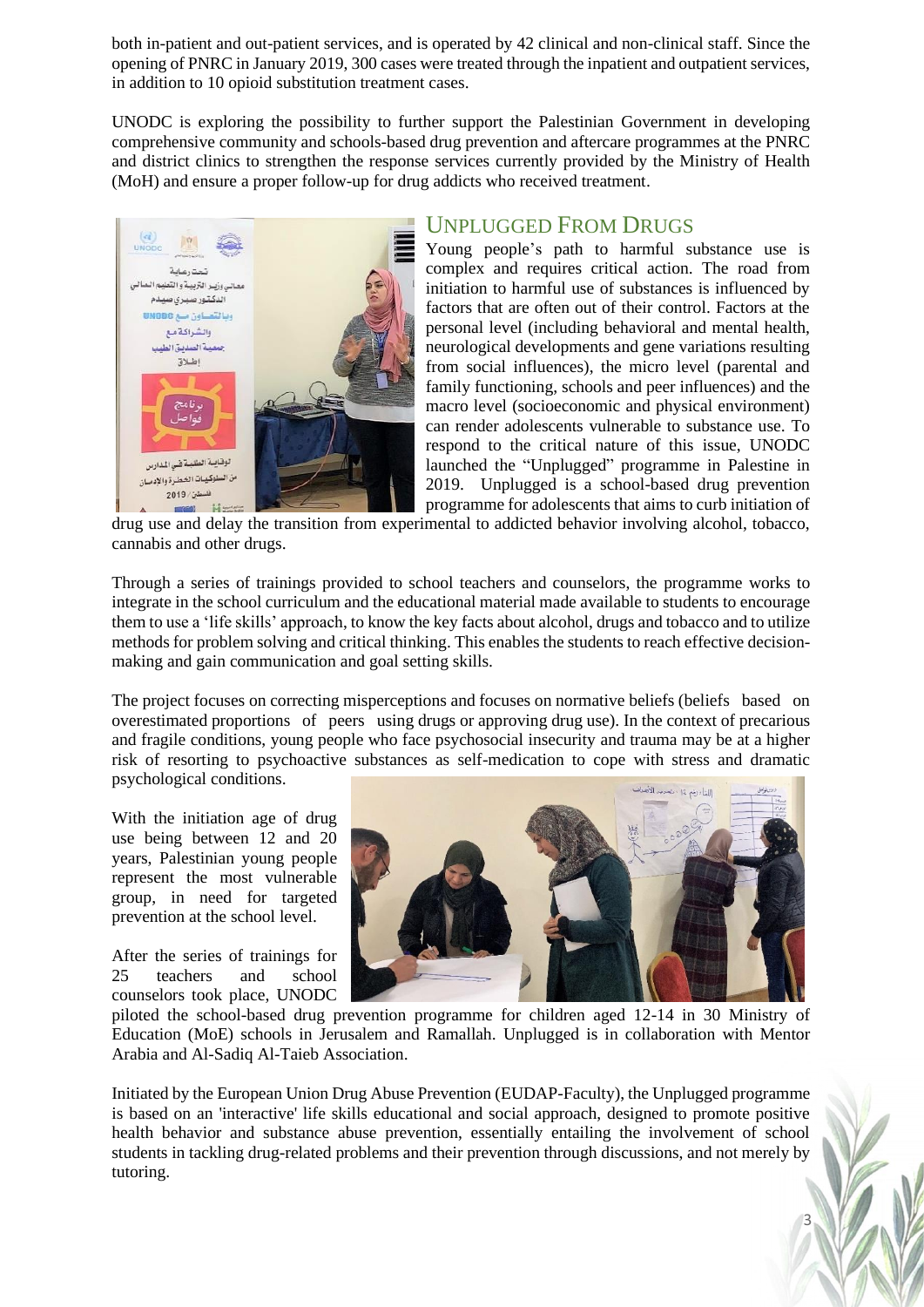

#### P[ALESTINIAN YOUTH](https://www.unodc.org/middleeastandnorthafrica/en/web-stories/with-unodcs-global-programme--palestinian-youth-line-up--live-up-through-sports.html) "LINE UP! LIVE UP!" [WITH SPORTS](https://www.unodc.org/middleeastandnorthafrica/en/web-stories/with-unodcs-global-programme--palestinian-youth-line-up--live-up-through-sports.html)

Knowledge spreading through non-formal education and community-based approaches is instrumental for ensuring learning. In this context, sports education offers useful vehicles to enhance personal and social skills and increase knowledge amongst at-risk youth. Sport appeals to the interest of young people and encourages their engagement, therefore creating key learning opportunities.

With this in mind and through the [Doha](https://www.unodc.org/dohadeclaration/index.html)  [Declaration Programme,](https://www.unodc.org/dohadeclaration/index.html) UNODC developed ["Line Up!](https://www.unodc.org/documents/dohadeclaration/Sports/Trainer_Manual_eBook_final.pdf) Live Up!" a sport-based life skills

training programme aimed at strengthening resilience of youth aged 13-18 and reducing their engagement in risky, anti-social and delinquent behavior. Such aim is achieved by focusing on providing training of a set of key life skills, enhancing knowledge on the consequence of crime, violence, and drug use and understanding young people's attitudes and how they are affected by their normative beliefs. Line Up! Live Up! has been launched for the first time in the Middle East and North Africa, in Palestine in cooperation with the Higher Council for Youth and Sport and the Ministry of Education and in partnership with [UNRWA.](https://www.unrwa.org/)

The training-of-trainers (ToT) programme has been designed as a unique tool that transfers the accumulated expertise of UNODC and other partners in implementing life skills training for crime and drug use prevention to sport settings. Through Line Up! Live Up! programme, sports coaches, teachers and others working with youth in sports settings can target valuable life skills, such as resisting social pressures to engage in delinquency, coping with anxiety and communicating effectively with peers, through a set of interactive and fun exercises.



Line Up! Live Up! is currently active in 33 UNRWA schools throughout Palestine, engaging nearly 19,000 students in Jerusalem, Ramallah, Bethlehem, Jericho, Nablus, Qalqilia, Tulkarem, Hebron, Jenin and Birzeit. In 2018 and 2019, 145 sport trainers, coaches and youth instructors were trained to deliver the project's material and help young girls and boys build their resilience to crime and substance abuse. In total, 3724 students benefitted from Line Up! Live Up! sessions.



#### INNOVATION IN ACTION: POSITIVE DEVIANCE

UNODC previously was involved in the UN Womenled Innovation Lab's experimental activities on PD in Palestine through its "Line Up, Live Up!" under the Doha Declaration Programme. Utilising this approach, UNODC piloted a project "Engaging and Learning from Sport Teachers and Young Women in Sport Activities," as a behaviour change tool to promote gender equality among sport teachers and coaches, in 2018.

Positive Deviance (PD) approach is an innovative method that focuses on community engagement and learning from the successful behaviours and solutions that are already widely practiced. As a participatory approach, positive deviance offers solutions that "are already there" instead of relying on awareness and prevention exclusively. From the PD perspective, the real experts are in the communities,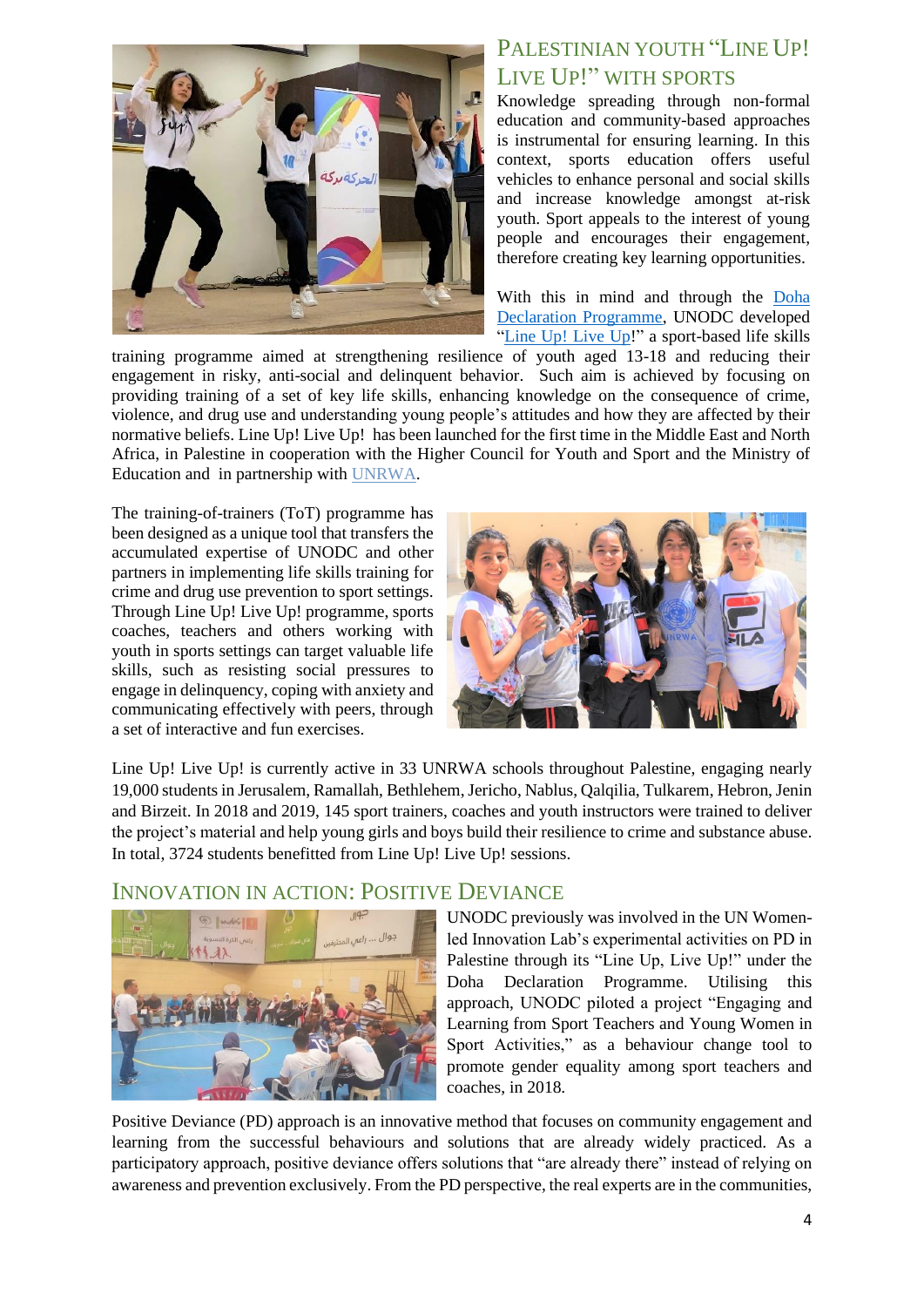equipped with the necessary knowledge and solutions to deal with the persistence of negative issues, such as the lack of female participation in the public life. Positive deviance methodology puts the local community at the heart of the implementation process, having the community ask the questions, give the answers, and identify the appropriate indicators.

#### LIGHTING UP THE WAY FOR NEW BEGINNINGS: REHABILITATION OF PRISONERS PROGRAMME



Part of the Doha Declaration Programme, UNODC launched an advanced Technical, Vocation and Educational Training (TVET) programme, which taught and certified male prisoners on electrical installations in Jericho. TVET achieved through partnering with the Ministry of Labour (MoL) to adapt the curriculum to the restrictions and training possibilities of the prison and to provide certificates to the trainees, post final examination, to help improve their opportunities to find a job after release, collaborating with companies to offer the trainees work placement and training selected prison officers to become trainers to guarantee the sustainability of the efforts.

UNODC provides technical guidance to the national counterparts on how to enhance existing rehabilitation programmes and promote social reintegration of prisoners into the community. As a result of this assistance, the prisoners will receive skills to help them find employment upon release or to be enrolled in an advanced TVET programme to complete the training provided. In the absence of preand post-release programme, as well as reinsertion programme in Palestine, the Correctional and Rehabilitation Centre Directorate (CRCD) seeks to provide the prisoners with better opportunities to get back to the job market after release, and the project aimed to address this gap.

Nine inmates at the Jericho Correctional and Rehabilitation Centre (CRC) recently concluded their four-month training on Electrical Installations.

The inmate selection criteria included their motivation to be enrolled, general health conditions, their level of studies, the length of their sentence and date of release. To ensure the sustainability of this initiative, UNODC supported the training of two CRCD officers who will provide the training to selected prisoners for the next



four to five years. The CRCD will manage and ensure the follow up of the rehabilitation programmes from the selection of the prisoners until the certification, in continued cooperation with the Ministry of Labour.

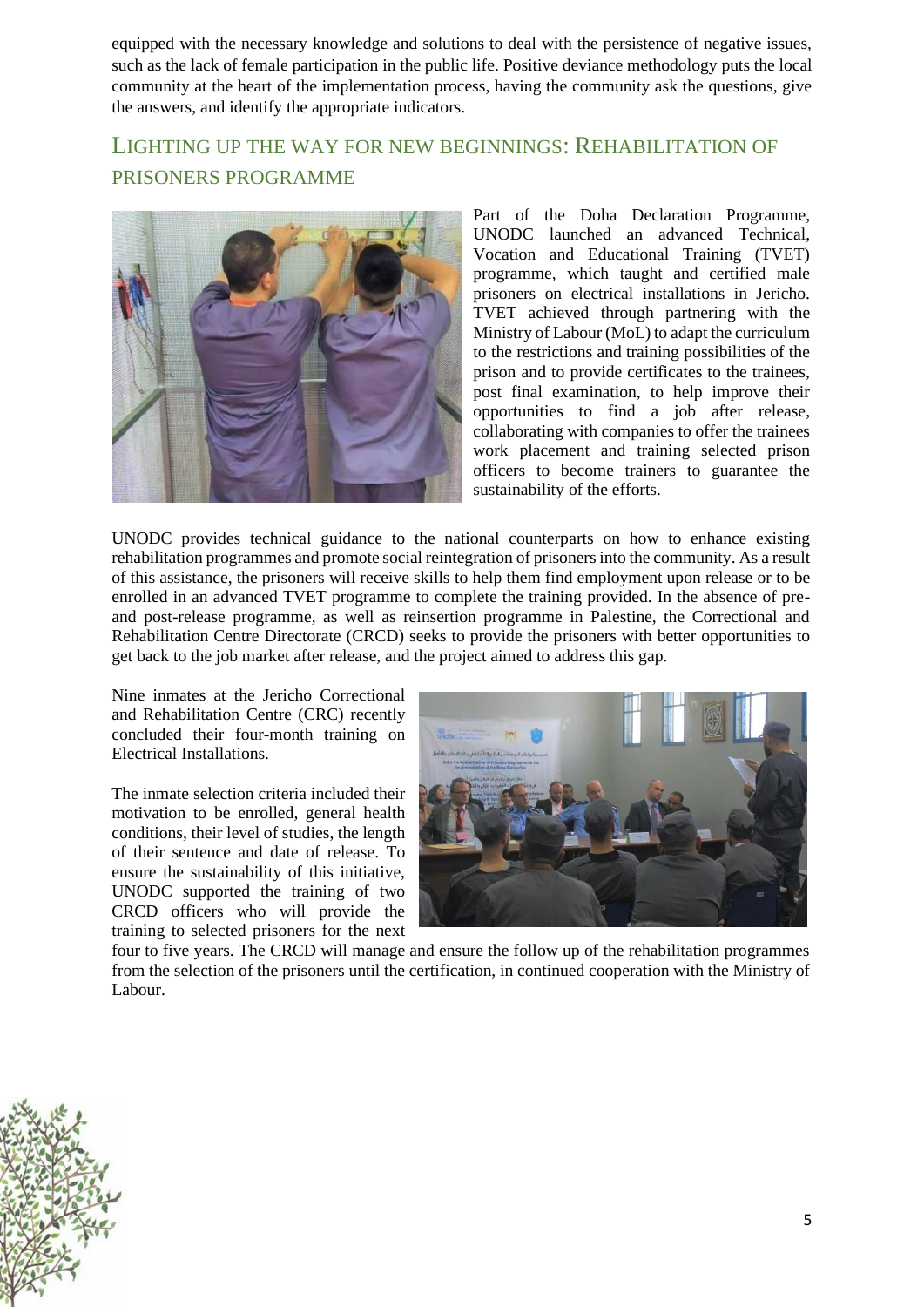#### HAYA: ELIMINATING VIOLENCE AGAINST WOMEN & GIRLS (VAW&G) IN WEST BANK AND GAZA



According to the Palestinian Central Bureau of Statistics (PCBS) 2011 Violence Survey, an average of 29.4% of women are victims of VAW in Palestine; in the Gaza Strip, this percentage increases to 37.5%. Women in Palestine face multiple layers of violence and discrimination.

A five-year long project, Haya is a collaboration between UNODC, UN Women, UNFPA, UN-Habitat and Palestinian

Authorities, municipalities, community associations and civil society organizations (CSOs) active on eliminating VAW&G and promoting women's human rights. Efforts under this project focus on reducing the vulnerability of women and girls to all forms of violence, eliminating the harmful practices and attitudes that perpetuate and validate VAW&G within households and communities, as well as increasing women and girls' access to gender responsive services and developing capacity to enhance and implement legal and policy frameworks.

Under the programme, UNODC is specifically responsible for enhancing the forensic capacity for cases related to VAW&G and supporting the capacity of justice institutions and the media to deal appropriately with VAW&G. UNODC helps the authorities to enhance the capacity of police, prosecutors and first responders to respond effectively to VAW&G and assists in improving healthcare and forensic services to victims.



Through cooperation with the Palestinian Ministry of Women Affairs (MoWA) and the BirZeit Media Development Center (MDC), UNODC launched a two-day orientation workshop for media professionals on the public services available to prevent and respond to VAW&G.

#### COUNTERING CYBERCRIME



Cybercrime has proliferated in an unprecedented way and poses a criminal justice challenge to justice systems all over the world. UNODC assists countries in this highly technical area through several targeted interventions.

Since 2019, UNODC supports the Palestinian Authorities to investigate cybercrime, to utilise digital forensics and to enhance the capacity of prosecutors and judges to make Palestine

a safer place in the face of this undeniable threat.

Throughout this project, three training have been offered to present the different aspects and cybercrime issues and generate discussions to strengthen the current capacity. In 2019, UNODC has launched a specialised training for the Anti-Cybercrime Unit under the Public Prosecution Office (PPO) in Ramallah, Palestine, and trained 25 participants appointed by the PPO.

Through this assistance, UNODC seeks to strengthen the capacity of the Specialised Unit for investigation, prosecution and judgment records related to cybercrime, in accordance with international legal instruments and UN rules and standards for crime prevention and criminal justice.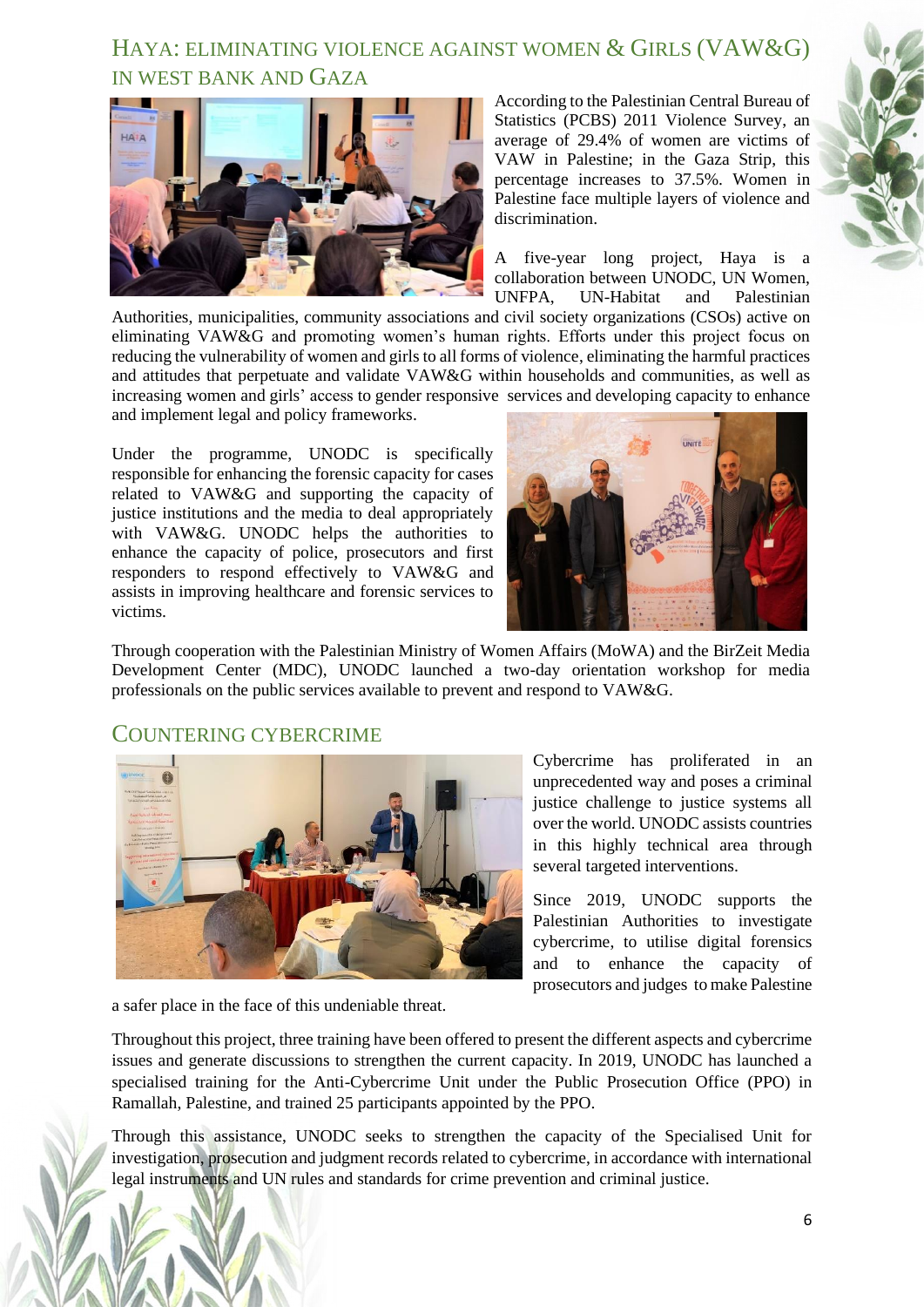# **Looking Forward**

In Palestine, UNODC has identified a number of areas for future cooperation and is continuously working to expand its work in the criminal justice and crime prevention sector in thematic areas such as human trafficking, anti-corruption, and prevention of crime, violence and drug use especially among youth.

#### Technical assistance on TiP (Trafficking in Persons) legislation

Every year, many people fall victim to human trafficking. Trafficked persons often undergo multiple forms of abuse, exploitation, human rights violations, and life-threatening risks. UNODC supports Member States to investigate and prosecute both crimes through evidence-based trainings and capacity building activities.

In 2019, UNODC supported the National Programme on Drug Control, Crime Prevention and Criminal Justice in the TiP legislation drafting. The efforts included coordination and meetings with the Ministers of Justice and Social Development, the Attorney General and other concerned stakeholders, with an awareness raising session on the UNTOC and the Smuggling of Migrants (SoM) and TiP protocols. This allowed UNODC to assess the technical needs of respective authorities in relation to the TiP legislation drafting. The TiP bill will provide further legislative guidance, additional response to TiP challenges and take into consideration the specific context of Palestine.

#### Anti-corruption: capacity development and technical assistance

UNODC has been providing technical assistance to the Palestinian Anti-Corruption Commission (PACC) to combat corruption and money laundering. Specifically, in the field of financial investigation and analysis. UNODC conducted an assessment mission, to evaluate the previous anti-corruption strategy (2015-2018) and capacity needs of the PACC and delivered an anti-corruption training workshop for investigating cases of corruption in Palestine. Recently, UNODC supported the PACC in the review and validation process of the new national anti-corruption strategy (2020-2022).

The Palestinian Anti-Corruption Commission currently collaborates with UNODC to enhance prevention of corruption, law enforcement, and international cooperation, as well as through the provision of specialized software for data gathering, case management and financial audits.

#### Supporting the Palestinian youth

The 2030 Agenda for Sustainable Development underlines the growing contribution of sports as a tool for peace in its promotion of tolerance and respect. It also highlights the contributions that sport can make to the empowerment of communities, to individuals (particularly women and young people) as well as to health, education and social inclusion.

More specifically, sports offer an important opportunity for building life skills of at-risk youth that allow them to better cope with daily life challenges and move away from involvement in violence, crime or drug use. UNODC is to take part in organizing the youth festival with the engagement of local counterparts and will also contribute to proper youth participation, in 2020, under the "Line Up, Live Up!" programme.

Building on its experience in crime and drug prevention through life skills and sports, UNODC joined the UN Thematic Group on Young People in Palestine, chaired by UNFPA, and has been working on a joint proposal to meet the needs of youth with UN partners.